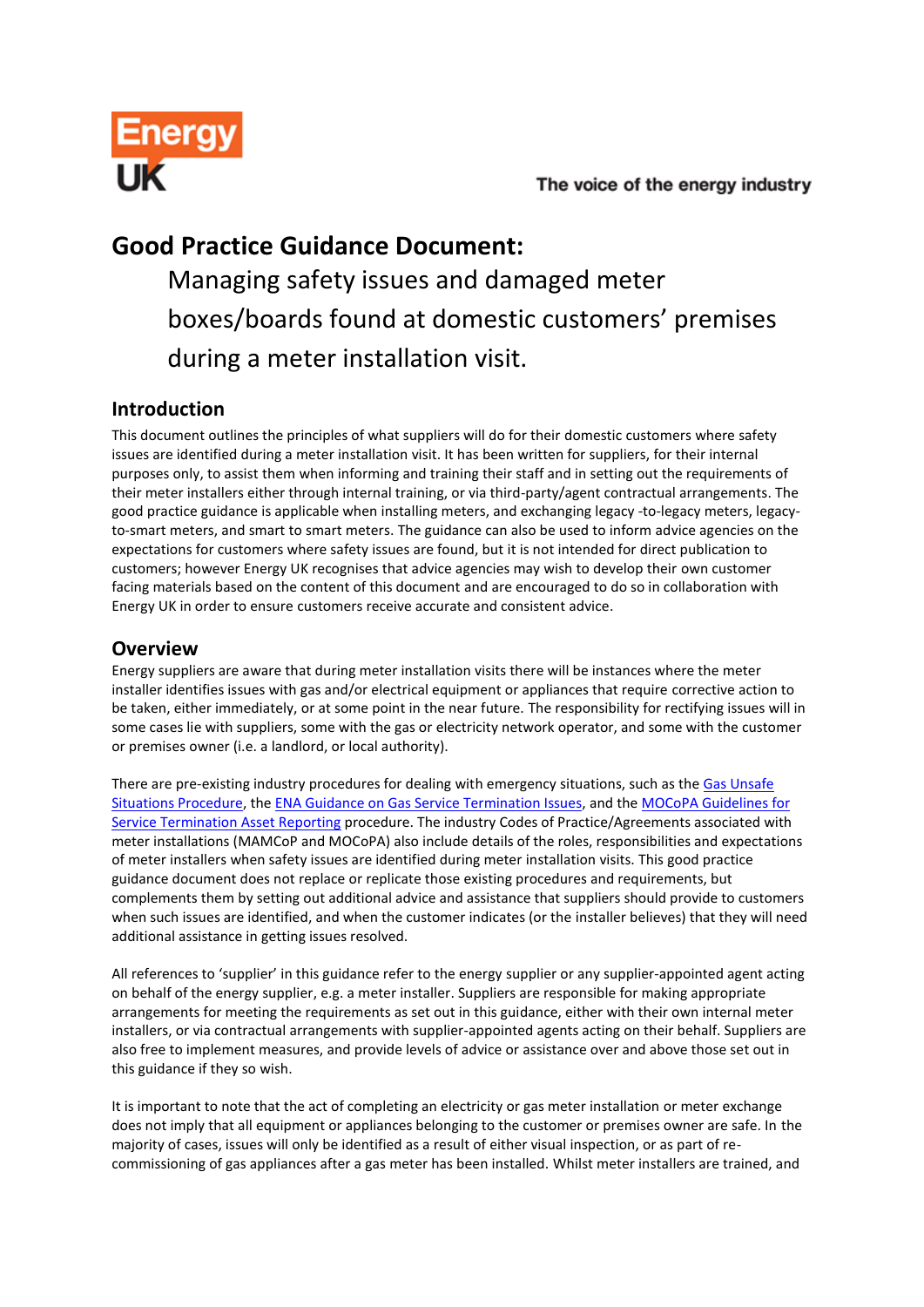have the necessary qualifications to install meters, these qualifications do not necessarily extend to those required for making repairs to, or replacing other gas or electrical equipment at customer's premises.

This Good Practice Guidance Document looks at:

- Key Principles
- Dealing with vulnerable customers where issues are identified
- Emergency issues associated with Network Operators' equipment
- Emergency issues associated with customer/landlord owned equipment
- Non-Emergency issues associated with Network Operators' equipment
- Non-Emergency issues associated with customer/landlord owned equipment
- Repairs to outside meter boxes and meter boards during the smart meter roll-out

#### **Key Principles:**

- Whenever a safety issue is identified, either with the gas or electricity installation or with an unsafe appliance or other equipment, the meter installer's first priority is to seek to make the situation safe.
- If there is an issue which prevents the meter installation from proceeding, and the customer or landlord is responsible, the meter installer will advise the customer why the meter installation cannot take place, what remedial work is required, what action is required by the customer/landlord, and agree that either:
	- $\circ$  the customer needs to contact the supplier at a later stage to confirm that the remedial work has been completed, or
	- $\circ$  the energy supplier will contact the customer in the near future to check that the remedial work has been carried out and to make another meter installation appointment.
- Meter installers will report to the energy supplier any issues that are identified with either Network Operator equipment, or customer/landlord equipment or appliances.

There are some examples of typical domestic meter installations at the end of this guidance to help clarify who is responsible for the individual pieces of equipment typically found in customer's premises. There are likely to be variations in the way in which meter installations have been set-up across Great Britain, and these examples are not meant to be an exhaustive list, but intended to be general representations of what equipment is likely to be present, and who is responsible for ownership and any remedial works should things go wrong.

#### **Dealing with vulnerable customers where issues are identified**

Energy suppliers already have appropriate procedures in place for dealing with vulnerable customers, as well as specific requirements and obligations for dealing with vulnerability during the smart metering installation visit as part of the Smart Metering Installation Code of Practice (SMICoP).

Where an issue is identified during a meter installation visit, and the energy supplier's records indicate that the customer is vulnerable, or where vulnerability is identified during the visit, the meter installer should report details of the issue (and any previously un-recorded vulnerability indicators) identified and any action that they have taken to the supplier.

The supplier should then take appropriate steps to assist the vulnerable customer in resolving the issue in order to ensure that their critical appliance or energy supply is restored quickly. Where this is not possible, the supplier should endeavour to provide alternative equipment (heating/cooking/lighting -if available and if required) until the affected critical appliance/s or energy supply is restored. Where appropriate, energy suppliers should inform Social Services or other advice or support agencies in order to assist vulnerable customers to resolve emergency and non-emergency issues relating to customer or landlord owned appliances or equipment.

#### **Emergency issues associated with Network Operators' equipment**

Before a meter installer proceeds with a meter installation, he/she will undertake a personal risk assessment and a Health and Safety Inspection of the equipment to satisfy himself/herself that it is safe to proceed.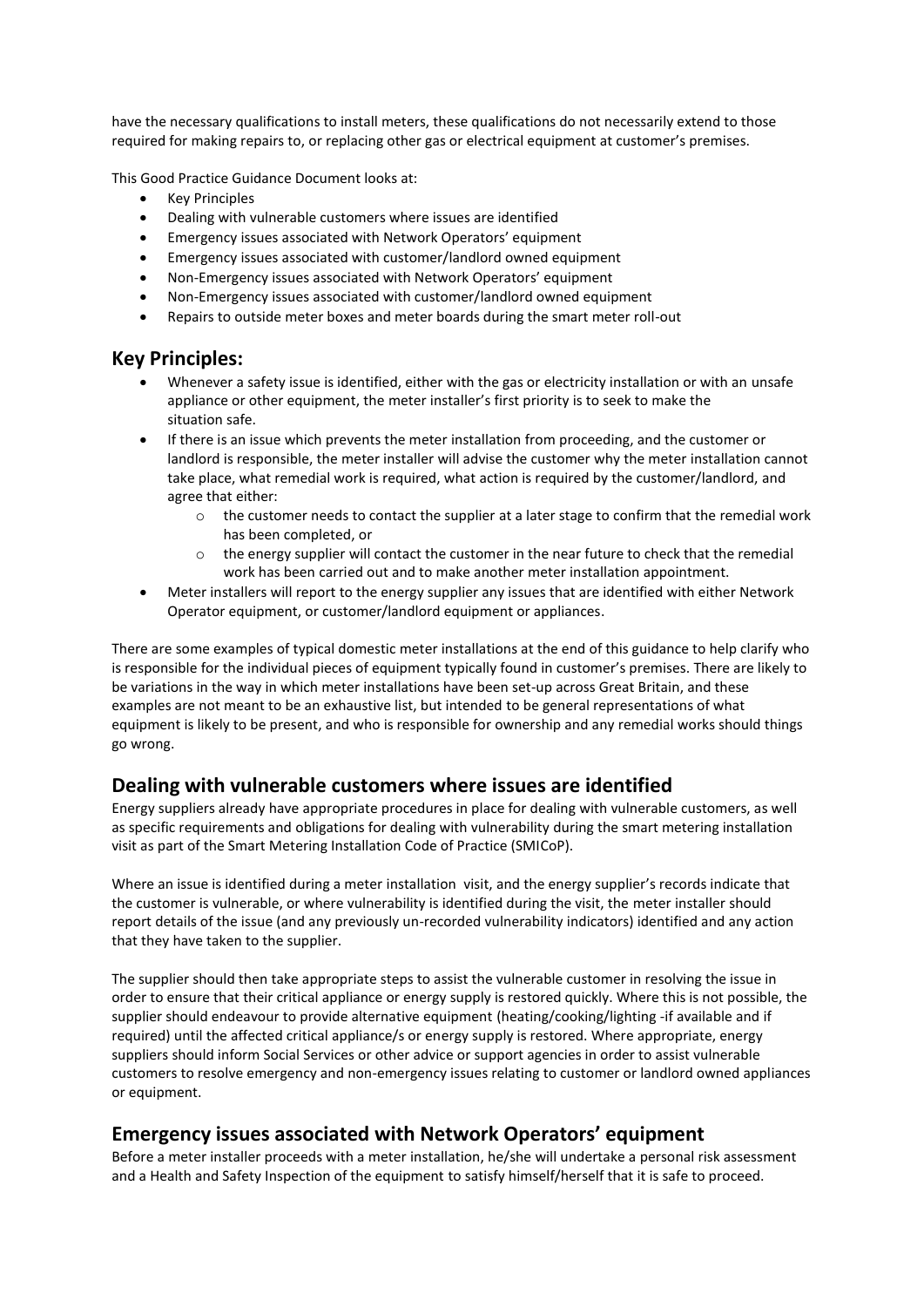There are recognised industry processes for reporting and dealing with any emergency issues identified with Network Operators' equipment (including details of the relevant customer interaction expectations, such as keeping the customer informed of what is happening) during meter installation visits. Meter installers will notify Network Operators of any issues with their equipment, and Network Operators are responsible for making appropriate access arrangements with customers directly.

#### **Emergency issues associated with customer or landlord owned equipment**

Where the meter installer has identified an emergency issue with customer or landlord-owned appliances or equipment, they will inform the customer of the action they have taken to make the situation safe (where they are able to), explain why that particular action has been taken, and what further steps the customer or landlord will need to take to rectify the situation.

Where the meter installer advises that any rectification work will need to be completed by a specialist contractor, they will provide details of the general recognised accreditation schemes (such as Gas-Safe registration, or National Inspection Council for Electrical Installation Contracting (NICEIC) and Electrical Contractors Association (ECA) accreditation) that the contractor should be associated with, and where the customer can find relevant contact details for such contractors.

If a customer indicates that they need further assistance, the supplier should seek to provide additional support as deemed appropriate.

#### **Non-Emergency issues associated with Network Operators' equipment**

Where non-emergency issues are identified that relate to the gas or electricity installation, there are recognised industry processes for reporting, and dealing with such issues (including details of the relevant customer interaction expectations, such as keeping the customer informed of what is happening). Meter installers will notify Network Operators of any issues with their equipment, and Network Operators are responsible for making appropriate access arrangements with customers directly.

### **Non-Emergency issues associated with customer or landlord owned equipment**

Whenever a non-emergency issue is identified with customer or landlord-owned appliances or equipment, the responsibility for any remedial action will be theirs (rather than the responsibility of the supplier or Network Operator).

The meter installer will inform the customer of the action they have taken to make the situation safe (where they are able to), explain why that particular action has been taken, and what further steps the customer or landlord will need to take to rectify the situation.

Where the meter installer advises that any rectification work will need to be completed by a specialist contractor, they will provide details of the general recognised accreditation schemes (such as Gas-Safe registration, or NICEIC and ECA accreditation) that the contractor should be associated with, and where the customer or Landlord can find relevant contact details for such contractors.

If a customer indicates that they need further assistance, the supplier should seek to provide additional support as deemed appropriate.

### **Repairs to outside meter boxes and to meter boards during the smart meter roll-out programme**

Many gas and electricity meters are sited in outside meter boxes or meter cabinets. Meter boxes (or cabinets), along with any board that the meter is fixed to are part of the building fabric (they are either installed as part of the original construction of the property, or typically re-positioned at the request of the customer/building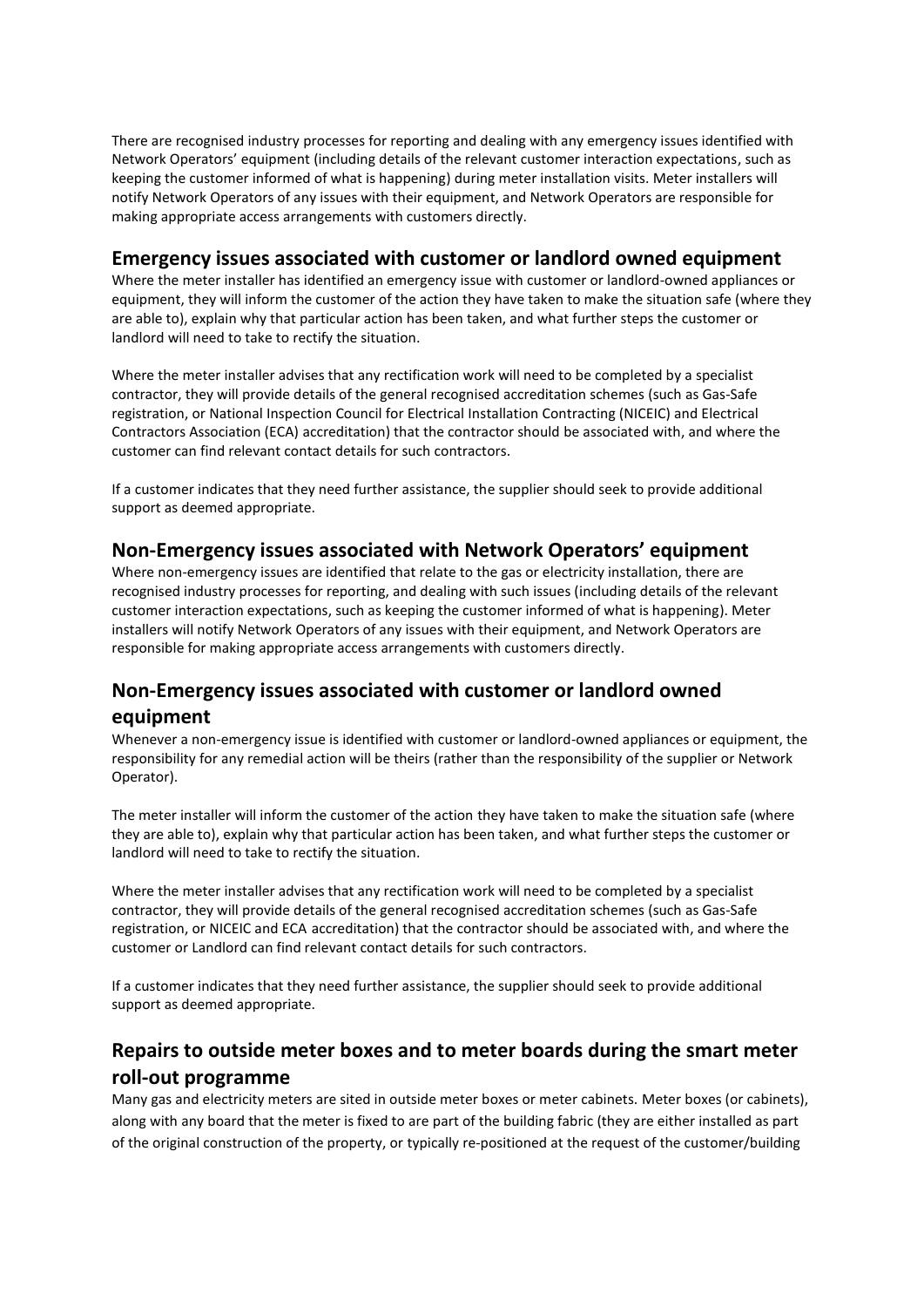owner), and therefore responsibility for maintenance and cost of repairs lie directly with the customer or property owner<sup>1</sup>.

Despite this, Energy UK's larger supplier members consider that in some cases, domestic customers are unlikely to recognise these responsibilities and could be unwilling or unable to meet the costs of such repairs. Presenting customers with a bill for what analysis indicates could be a fairly widespread problem could harm engagement and cause reputational damage to the Smart Meter Roll-Out Programme.

#### *Energy UK's large supplier members have therefore committed to repair or replace the following items at domestic premises during the initial smart meter installation visit (at no cost to the customer)*:

- Damaged 'standard type'<sup>2</sup> meter box door hinges and locks;
- Damaged or missing ''standard type' meter box doors (which might be a universal type replacement door) if the meter box has not been damaged to a point in which a replacement door cannot be fitted; and
- Replacement of non-asbestos electricity meter boards where customer owned equipment is not mounted on the meter board and a visit is not required by the Electricity Network Operator to remove or replace the electricity cut-out.

Where there is work required outside of those listed above, or to 'non-standard type'<sup>3</sup> meter boxes, the meter installer will notify the customer of the action required, and also report this to the energy supplier<sup>4</sup>. The supplier will, where possible, either provide the customer with a quotation for remedial work, or will provide advice on where to find an appropriate contractor to enable them to make appropriate arrangements for the work to be carried out. If a customer indicates that they need further assistance, the supplier should seek to provide additional support as deemed appropriate.

In cases where Energy UK's large supplier members are able to carry out remedial work outside of the list above, customers will be provided with an estimate of the costs associated with the remedial work, along with instructions on the next steps the customer needs to take.

Energy suppliers are encouraged to keep a record of all instances where issues outside of the list above are reported back by the meter installer. Energy suppliers are also encouraged to share details of the volumes of, and high-level details of reported cases at appropriate industry meetings where necessary and appropriate.

 $\overline{a}$ 

<sup>&</sup>lt;sup>1</sup> Unless the damage has been caused by the meter reader, meter operator or Network Operator's engineer <sup>2</sup> 'standard type' meter boxes means meter boxes that are of fibre-glass or glass reinforced plastic (GRP) type construction, recognised as an approved industry or BSI Standard type meter box

<sup>&</sup>lt;sup>3</sup> 'non-standard type' meter boxes means meter boxes that are not of fibre-glass or glass reinforced plastic

<sup>(</sup>GRP) type construction that are not recognised as an approved industry or BSI Standard type meter box <sup>4</sup> Where the issue relates to Network owned equipment, the supplier will report this to the relevant Network Operator using existing reporting arrangements.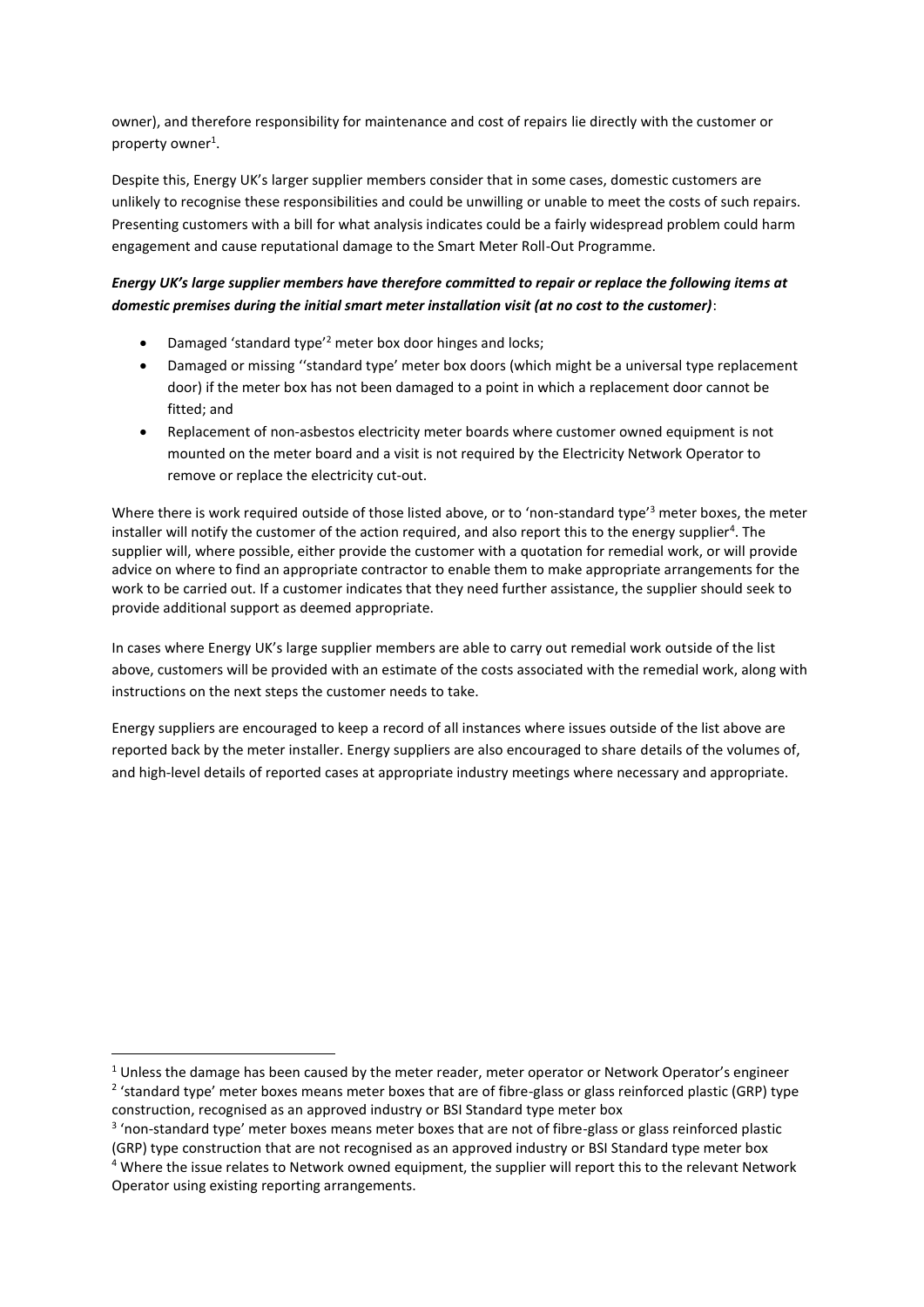## **ELECTRICITY METER INSTALLATION –RESPONSIBILITY AND ACTIONS**

## Supplier responsibilities

- 1. Where possible, make safe any unsafe situation
- 2. Notify the regional network company of issues with their equipment
- 3. Explain what happens next and advise customers on what action they need to take if the issue is with customer or landlord -owned equipment
- 4. On a needs-basis, assist vulnerable customers with resolution contacting external agencies if appropriate.
- 5. Make repairs to outside meter boxes and replace meter boards where necessary
- 6. Record all issues identified with installation or appliances

# Network responsibilities

- Attend emergency situations with their equipment within 3 hours\*
- Contact customers about non-emergencies preventing meter installations within 40 working days\*\* and advise suppliers when work is completed
- For any other non-urgent remedial work, notify the customer when scheduled



# Customer responsibilities

- 1. The installer will explain to the customer any action that is necessary or recommended.
- 2. If that action has prevented the work being completed, the customer will need to contact the supplier to re-arrange the meter installation when work has been done.
- 3. In rented accommodation it may be necessary for the customer to advise the landlord of the issue/s identified and action required to fix them
- 4. If the customer is not confident that they can make the necessary arrangements they can ask their energy supplier for more help.

\*Within 3 hours when notified within working hours, or within 4 hours when notified outside of working hours \*\*Exact timescales are still under discussion and subject to industry agreement